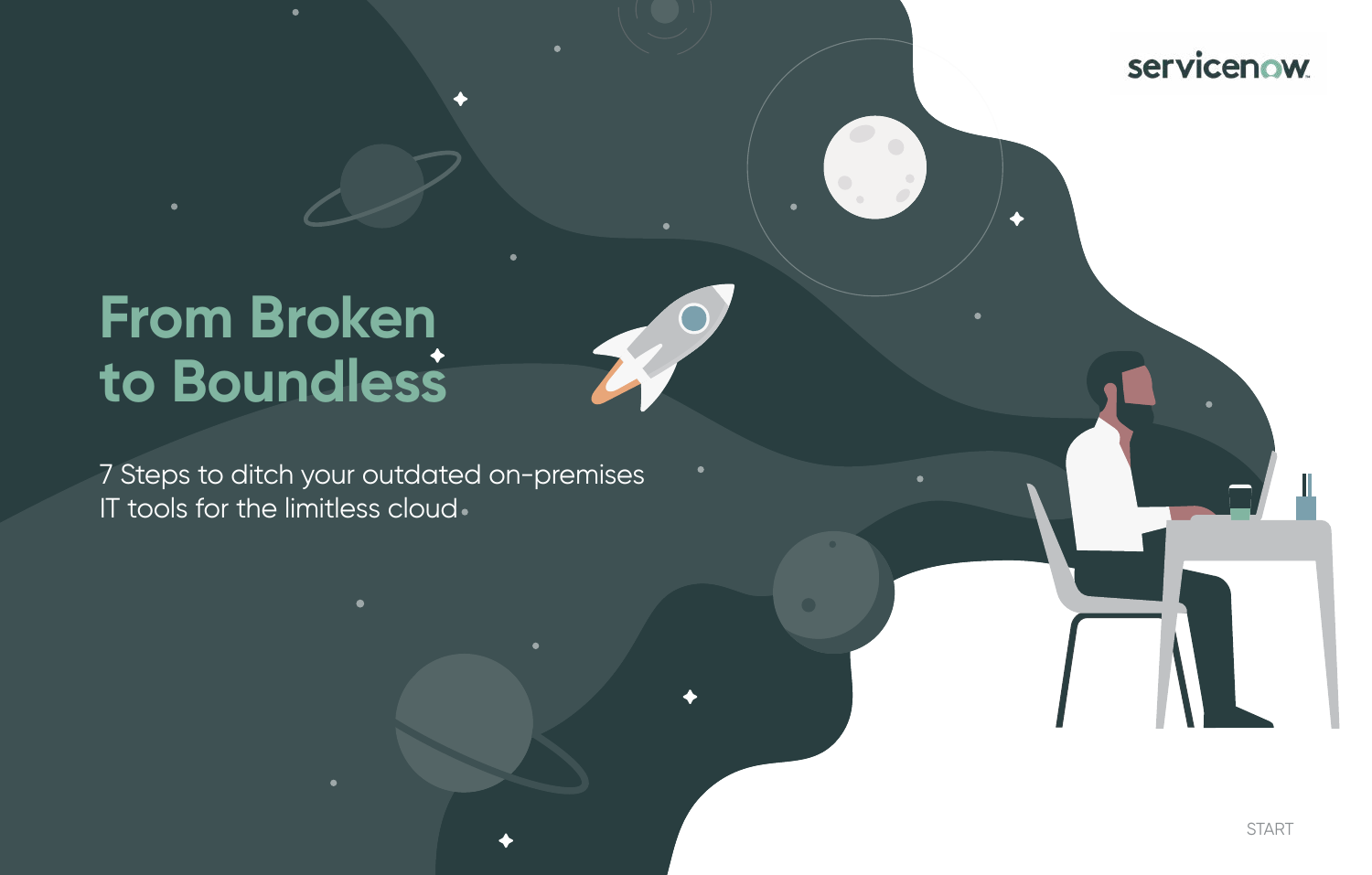

# 66

# **Boundless potential is calling**

It's time to make space for IT tech change

Neil Armstrong. Buzz Aldrin. These names are instantly recognized as bold explorers, vanguards of the limitless, travelers to the moon. It doesn't matter that Armstrong went there first and blazed the way for Aldrin's mission. The point is that both of them made it to the moon and stepped into boundless potential. Before we go on, ask yourself this question.



### **Are you a "first on the moon" or a "let's wait and see how it is" type person?**

When it comes to IT technology, there is wisdom in both approaches. But for the sake of this conversation, we'll focus on those attracted to second-, third- or even fourthgeneration products.

While buying a new smart tv that turns out to be a lemon may be a personal embarrassment, investing in a new platform that will affect everything—your workforce, service delivery, systems, customer experience, reporting, and more—can be a huge risk if you get it wrong. And when thinking of the sunk costs of all those tools you've adopted over the years, it can be a real challenge to get rid of what is holding you back and embrace a whole new approach (even if it is better).

Like all living systems, cultures cannot remain static; they evolve or decline. They explore or expire.

– Buzz Aldrin, Astronaut

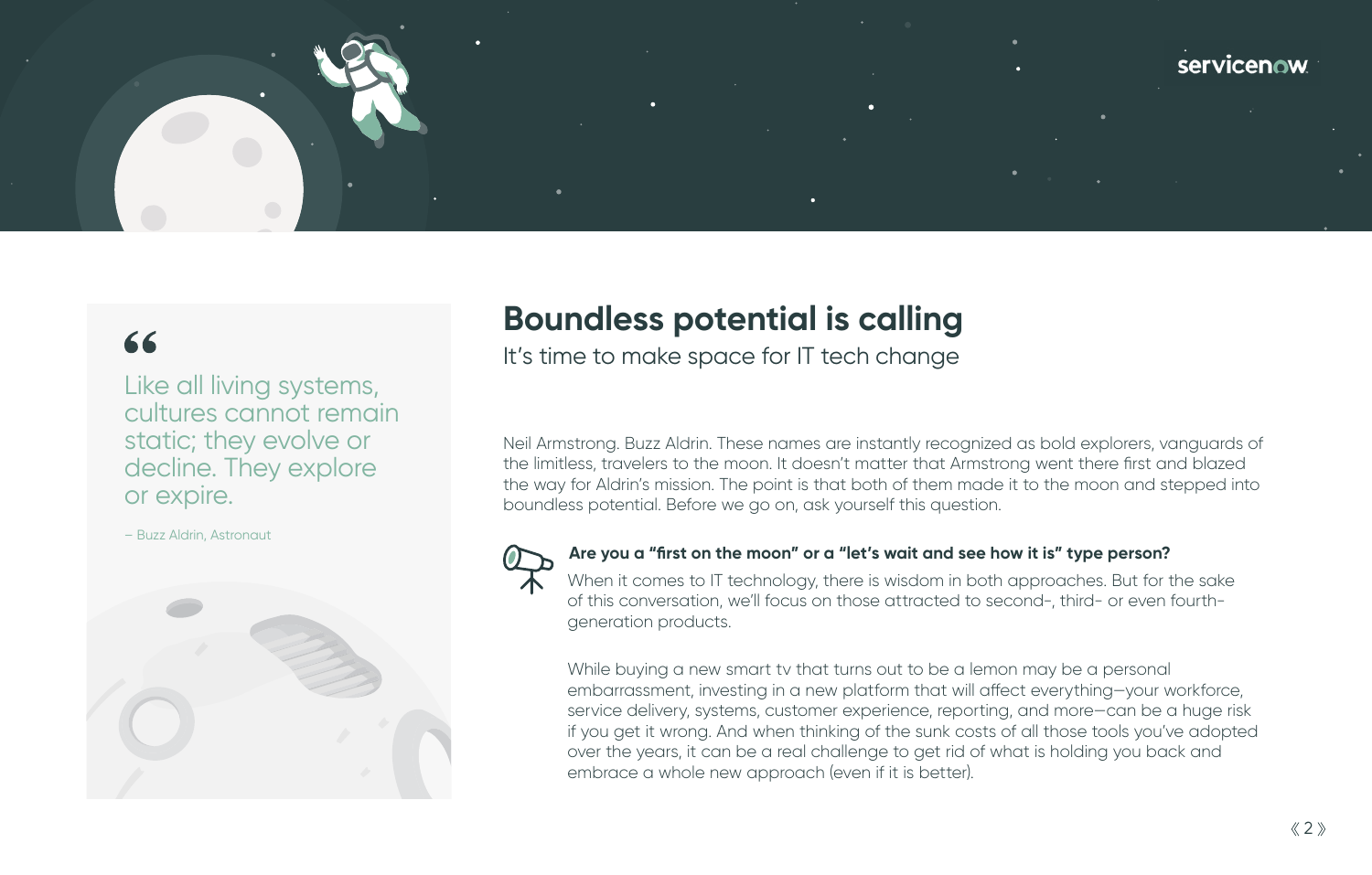#### **No matter your risk tolerance, you still have to fire up that rocket to get anywhere.**

For cautious IT leaders, it is easy to stay with what exists, even if it is broken. At some point though, staying committed to outdated technologies and solutions can go from reliable to stifling. In time, your arsenal of trusted, standalone systems can degrade from a safety net to a tiresome trap, limiting the potential of your business and visibility into the whole picture of your IT ecosystem. Instead of leading transformation and innovation, you (and your teams) are spending all their time bogged down by inflexible tools, disjointed data, disconnected teams, and that ultimately frustrate customers.



You don't have to wait until your IT services go from good to broken. With the proper preparation, your organization can ditch its legacy onpremises IT tools and point solutions for one that delivers better service experiences and supports enterprise-wide digital transformation.

#### **Don't wait until you're saying, "Houston, we have a problem."**

**It's time to take the leap. It's time to free your IT and embrace the boundless cloud.**

# **servicenow**

# **Changing to cloud-based IT service management**

**Stage 1: Shoot the moon** 

**Stage 2: Establish mission control** 

**Stage 3: Defy gravity** 

**Stage 4: Define your mission** 

**Stage 5: Chart your course** 

**Stage 6:** Make sure all systems are go

**Stage 7:** Stick to the right trajectory

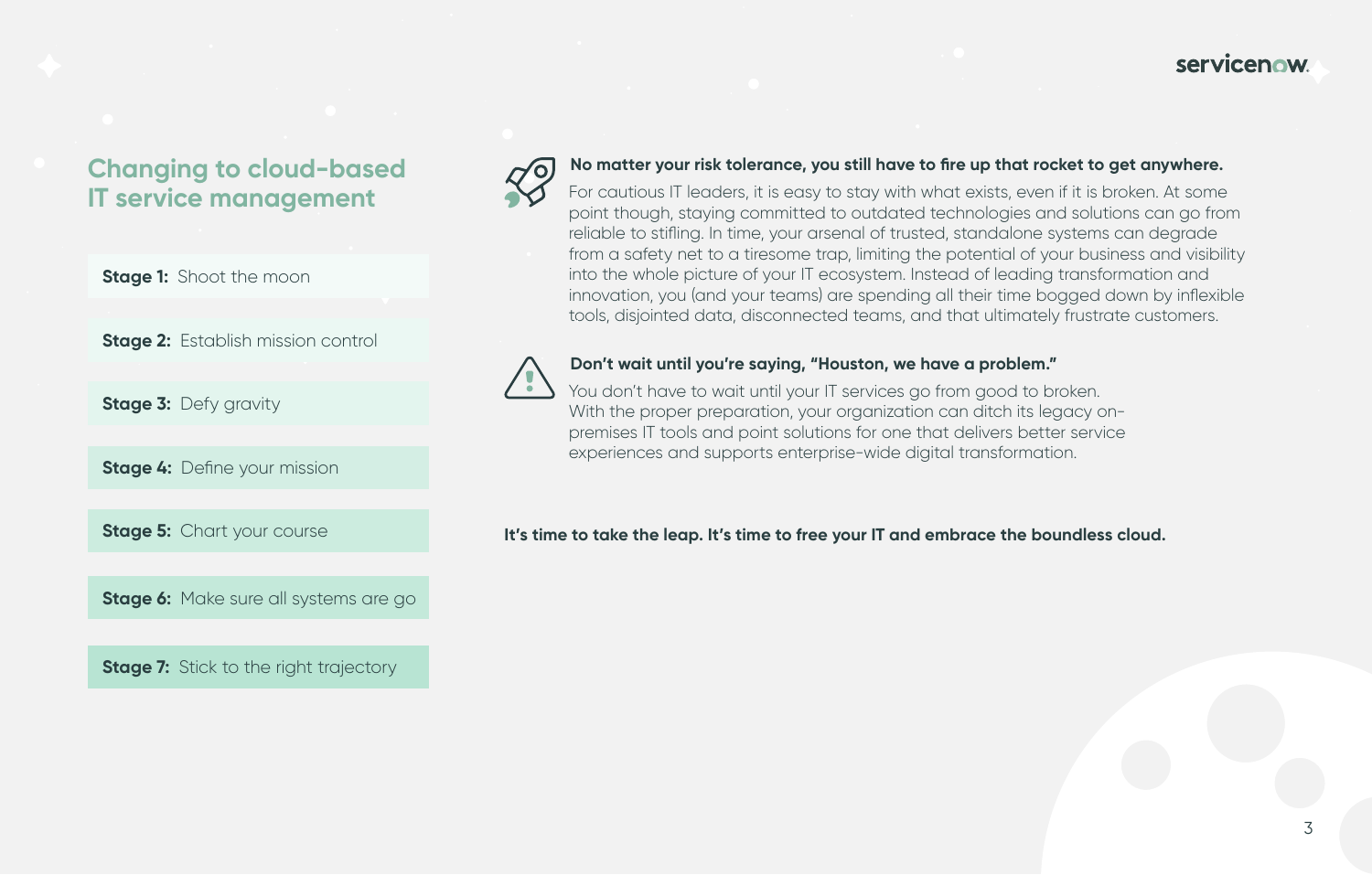# **Stage 1 | Shoot the moon**

Make IT service transformation a reality by focusing on the big picture

When you're in the weeds of leading IT service evolution, it can be hard to stand back and see the limitless potential in front of you. While you know your old on-premises systems are impeding your progress, the sunk cost of all those years, hours, and dollars spent on those tools can cause tunnel vision when it comes to change.

Don't get caught focusing on just a few points of light. While having "better, faster, cost efficient" IT experience capabilities is a great win for any organization, there's an expanse of information that, if unearthed, explored, and harnessed, can revolutionize how services are delivered.

Unifying data across your IT ecosystem enables better knowledge sharing for service agents. A complete view of the customer history and experience opens the door for machine learning efficiencies, and enables data-informed decision making.

# **servicenow**

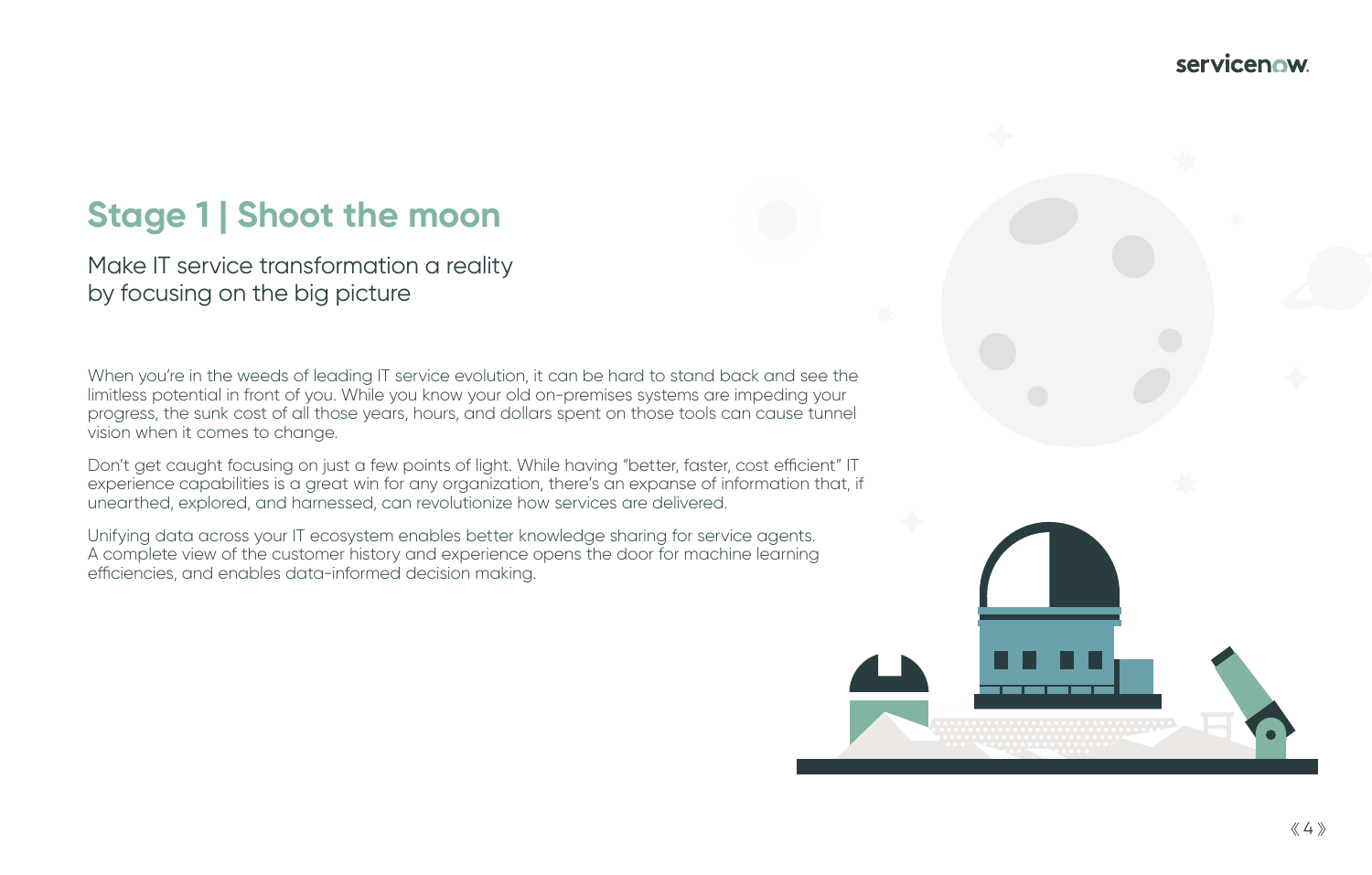#### **Stage 1 | Shoot the moon**

# **Global ITSM digital transformation in 7 months**

In a single deployment, Chevron moved its global ITSM operations to ServiceNow's single platform – sunsetting legacy tools, modernizing user experience, increasing speed to market for IT services, improving IT services cost competitiveness, and maximizing accessibility.

Tackling this expanse calls for more than a standard "rip and replace" of existing tech tools. What's needed is a unified IT platform solution to fulfill a larger need for organizational change that gathers and connects data from:

> Went live with 6 ITSM processess across 45 countries & 6 business units

- **• Customer cases and history**
- **• Service communications**
- **• Complex incident records**
- **• Problem records**
- **• Change records**
- **• Service requests**
- **• Links between support life cycle records (incident/problem/change)**
- **• Knowledge base information**
- **• Systems monitoring data**
- **• IT customer interactions from web and mobile support portals**

Daunted? Don't be. Shooting the moon in IT service transformation doesn't have to be painful. We have a proven model for going boundless that thousands of companies have already successfully implemented, so you can get rid of your broken IT tools quickly, easily, and nearly pain free.

# **servicenow**

#### MISSION ACCOMPLISHED AT CHEVRON



#### In a single deployment

Impacted 86k employees with 5k fulfillers

Reduced service requests from 1,200 to 320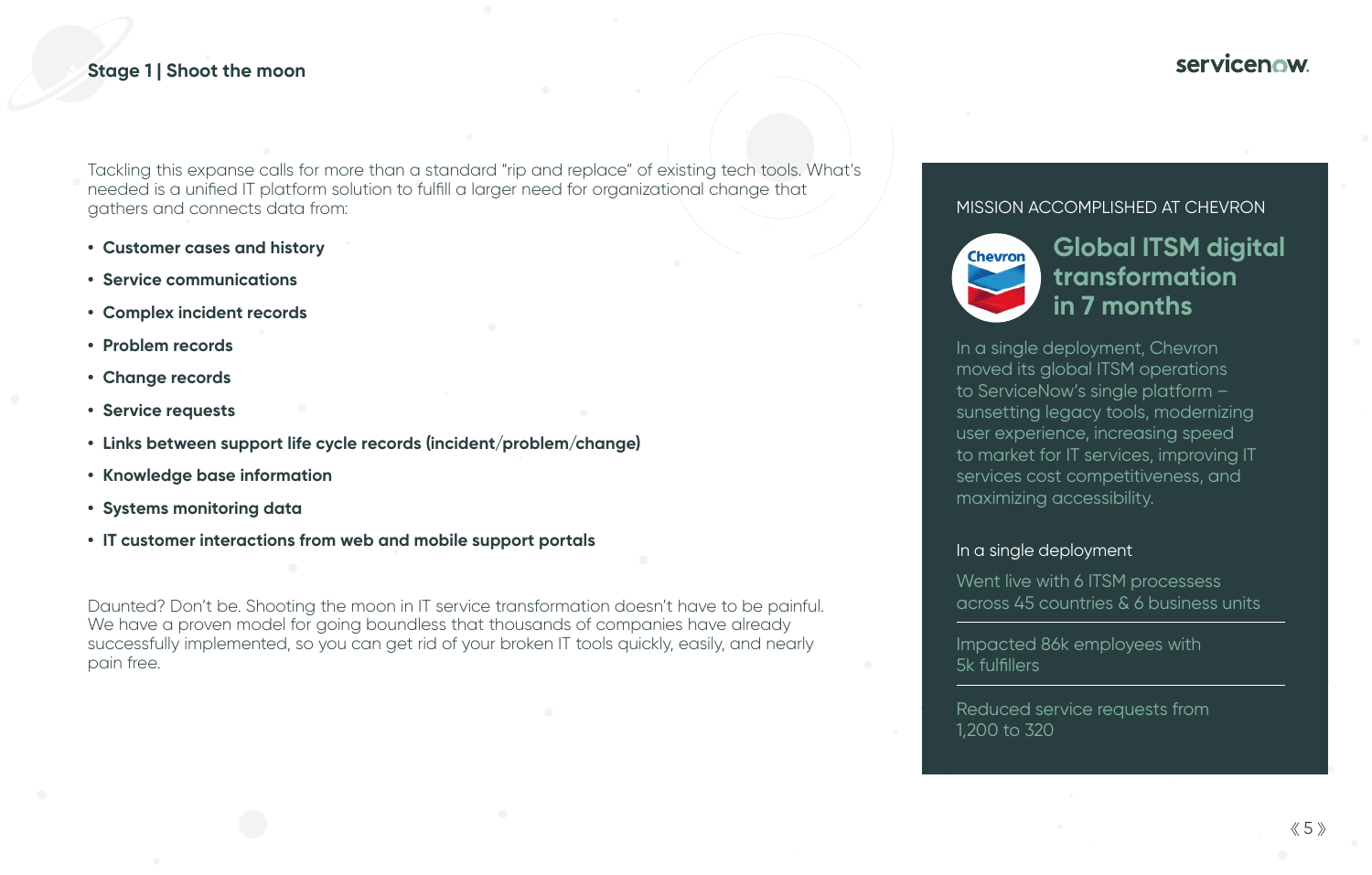# **Stage 2 | Establish mission control**

Assemble the right team to create change and foster innovation

Whether you're breaking the sound barrier or breaking down silos, bold leaders like you need to bring together the right people on the right teams to execute and share in your vision. You need to gather your vanguards.

Organizational change management is at the heart of successful IT solution implementation, and is mission critical for going from broken legacy on-premises systems to the boundless cloud. This not only includes selling the "what's in it for me?" to key stakeholders, but also communicating to the right people to make your big dreams a reality.



## servicenow.

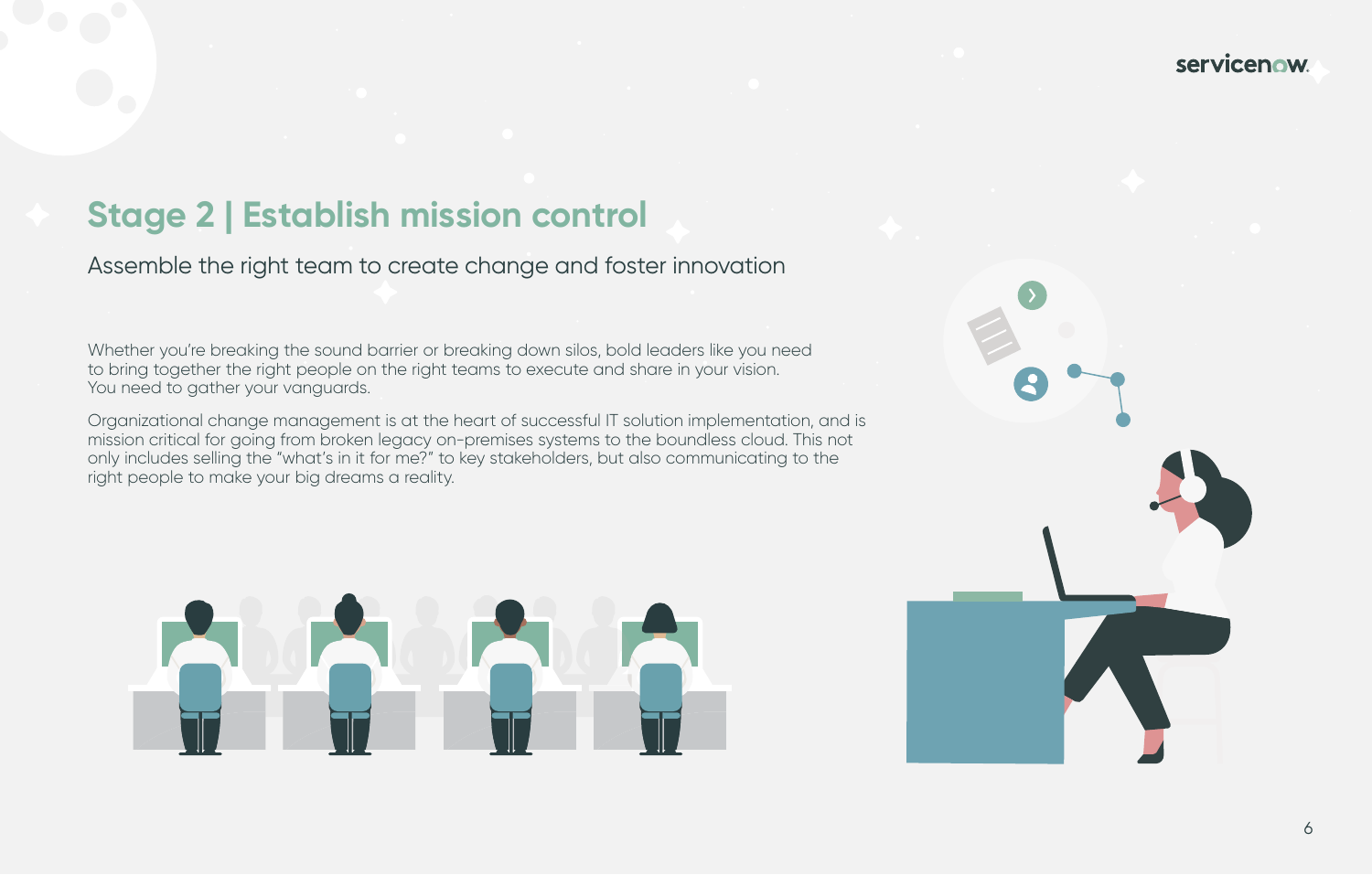## **Here's who you'll need:**



**Visionaries** – these are the executives and senior business leaders who evangelize and support the process from beginning to end, providing the credibility and authority needed for successful change across various organizational areas.



**Explorers** - anyone impacted by replacing the legacy tool across various divisions within a large enterprise and those who will use the new IT solution outside of IT.



**Champions** – these roles are responsible for implementing change in their areas, from acting as a communication conduit by facilitating requirements/design workshops to coaching colleagues.



**Alchemists** - Even world-class teams need some expert guidance to make big things happen. Our implementation experts can help you understand, your organization's ability to absorb change and then facilitate change—this can relate to multiple dimensions, such as having the right capabilities or having sufficient capacity to change.

## **servicenow**

**Merging 16 service desks and 32 integrations in 11 months** 

7-Eleven had 14 internal "service/help" desk areas, multiple tools to track incidents, and too many other points of contact such as email, spreadsheets, and phone calls. This resulted in increased costs for franchisees. By consolidating to the Now Platform, the company created the 7Help Store Support Portal, a "one stop shop" for all support needs that is accessible any time, from anywhere, from any device.

#### **Results**

\$2.5m saved by retiring 8 applications

### **Stage 2 | Establish mission control**

#### MISSION ACCOMPLISHED AT 7-ELEVEN



+600k cases created since 2020

Portal supporting 10k stores worldwide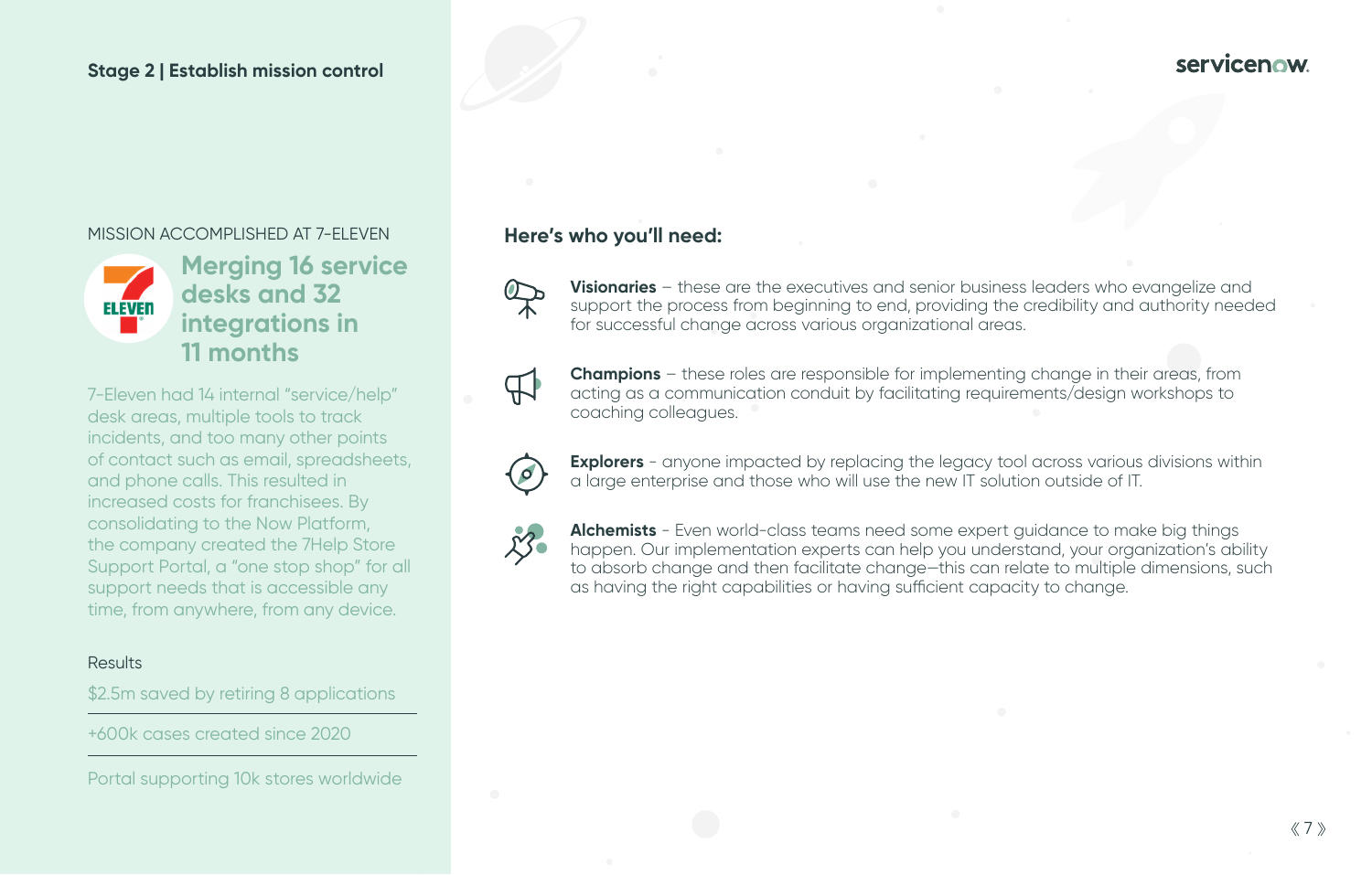# **Stage 3 | Defy gravity**

Rally support from internal champions by identifying common pain points

### **While every person is unique, there are shared frustrations when it comes to legacy IT tool dissatisfaction. These are the top three<sup>A</sup>:**

One of the greatest tools you have to inspire your internal collaborators to join you in change management is empathy. By knowing, and addressing, the pain points that they're experiencing today (and what they fear about marching into tomorrow), you can help them understand their "why" for marching with you into the unknown.

- **1. It's old (and no longer reliable):** This pain is easiest to see, feel, and address. **Pain indicator:** The tool is end-of-life or simply outdated, or a homegrown ITSM tool is no longer workable.
- **2. It impedes progress:** Sure, it works for its basic purpose, but it makes everything else harder. Pain indicator: User dissatisfaction related to IT best practice alignment, usability, manual activity, flexibility, or customization.
- **3. It's a lemon:** There's no worse feeling than being sold a tool that was going to be the best thing since ice cream, only to find out it's just a mess. Pain indicator: It simply fails to deliver the expected benefits.

All of the above are valid reasons for changing your legacy IT tool. However, implementing a new solution is as much about changing people as it is about changing technology.

A. ITSM.tools, https://itsm.tools/do-you-know-the-main-reasons-organizationschange-itsm-tool/, 2019

# **servicenow**

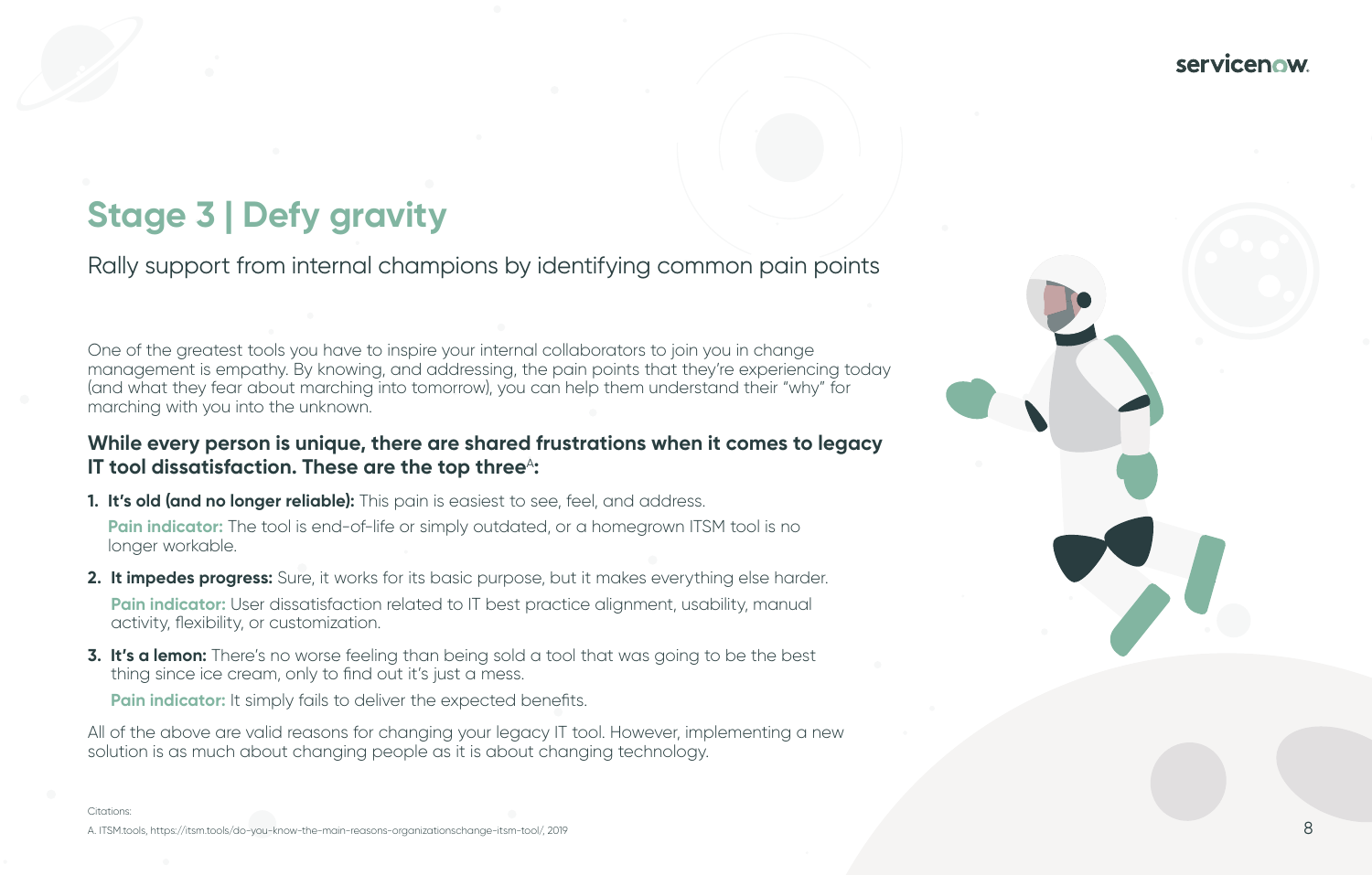# **Stage 4 | Define your mission**

Reduce complexity with a step-by-step planning framework

When it comes to leading change and implementing a new technology, there's no one-size-fitsall. Your organization's needs are just as unique as your employees who work for you and the customers that trust you with each IT experience.

However, the same framework and principles for a successful implementation can be applied organization by organization, adjusting to a company's specific circumstances and needs. To help you shoot the moon, ServiceNow has your back with a fail-safe launch plan to ensure you (and your champions) smoothly reach the boundless cloud.

# servicenow.

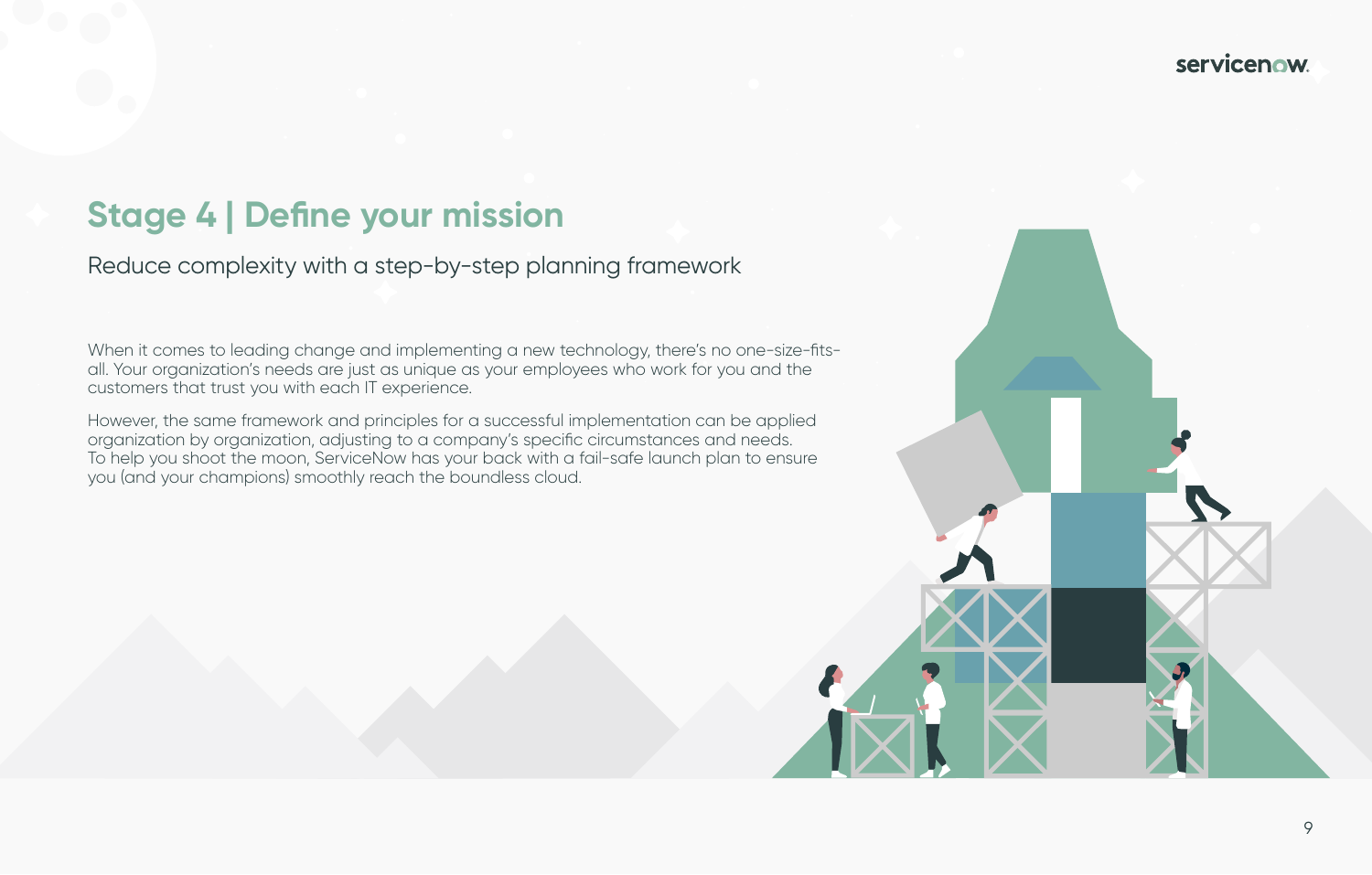## **Start with our proven, outcome-focused plan built upon these eight steps**

# **to success:**

- **1.** Clearly define your business goals and measurement/key performance indicators (KPIs) upfront
- **2.** Recruit executive sponsors who will stay involved until the implementation is complete
- **3.** Take a phased implementation approach to incrementally drive adoption and value
- 4. Put governance in place such as a RACI matrix<sup>4</sup> for business and technical decisions
- **5**. Commit to using out-of-the-box functionality first
- **6.** Engage experienced, certified, and verified resources with deep domain expertise
- **7.** Document training requirements and ensure budget to invest in training
- **8.** Create change management plans and hold workshops for affected teams

By defining your mission with this tried-and-true process, you'll be on your way from broken to boundless in no time. Now you're ready to go from plan into action by pairing your mission plan with the ServiceNow Implementation Methodology (SIM).

### <span id="page-9-0"></span>**Stage 4 | Define your mission**

**A consultancy company has harnessed Machine Learning and AI to cut ticketing misroutes from 50% to 8%, with ServiceNow you can automatically route up to 92% of tickets in the first two months.**

Citations:

# **servicenow**

#### MISSION ACCOMPLISHED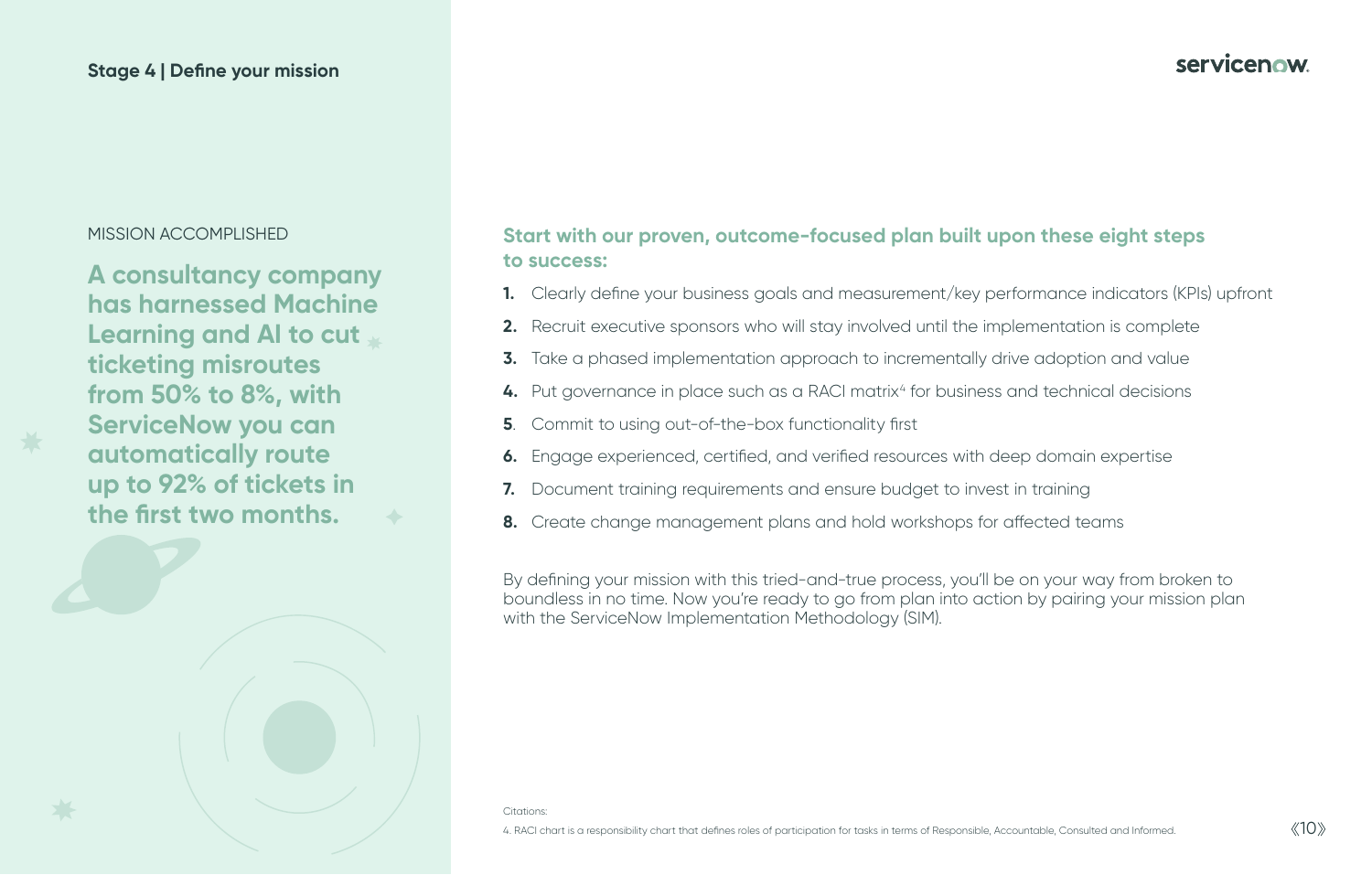# **Stage 5 | Chart your course**

Launch with confidence with this proven implementation methodology

> The most critical success factors for implementing software are managing expectations, knowing the scope, choosing the right approach, focusing on high end users, understanding your sponsors, and balancing customizations to the software. With this methodology, you can ensure you're covering all key bases to launch with confidence.

Citations:

B. Eisenfeld, Gartner Research Determined from analysis of customer projects where expected business results were not fully achieved

# **Servicenow**

When you're embracing the unknown, you don't have time to reinvent the wheel. SIM is our best practice and standardized delivery approach that's used for all customer engagements. It's based on the firsthand learnings of ServiceNow experts over the course of nearly 7,000 successful customer implementations.

- **1. Initiate** understanding the customer, beginning the preparation work, staffing the delivery team, and kicking off the formal engagement.
- **2. Prepare** hosting workshops to understand process and platform needs, finalizing the engagement timeline, and refining configuration requirements ("stories").
- **3. Create** running Agile Scrum cycles to realize business objectives and value through rapid configuration and transparent reporting.
- **4. Transition** facilitating user acceptance testing (UAT), training delivery, ensuring customer support readiness, go-live, and post go-live support.
- **5. Close** conducting a formal engagement closure, gathering feedback on lessons learned, and an engagement assessment.



### **The methodology contains five stages:**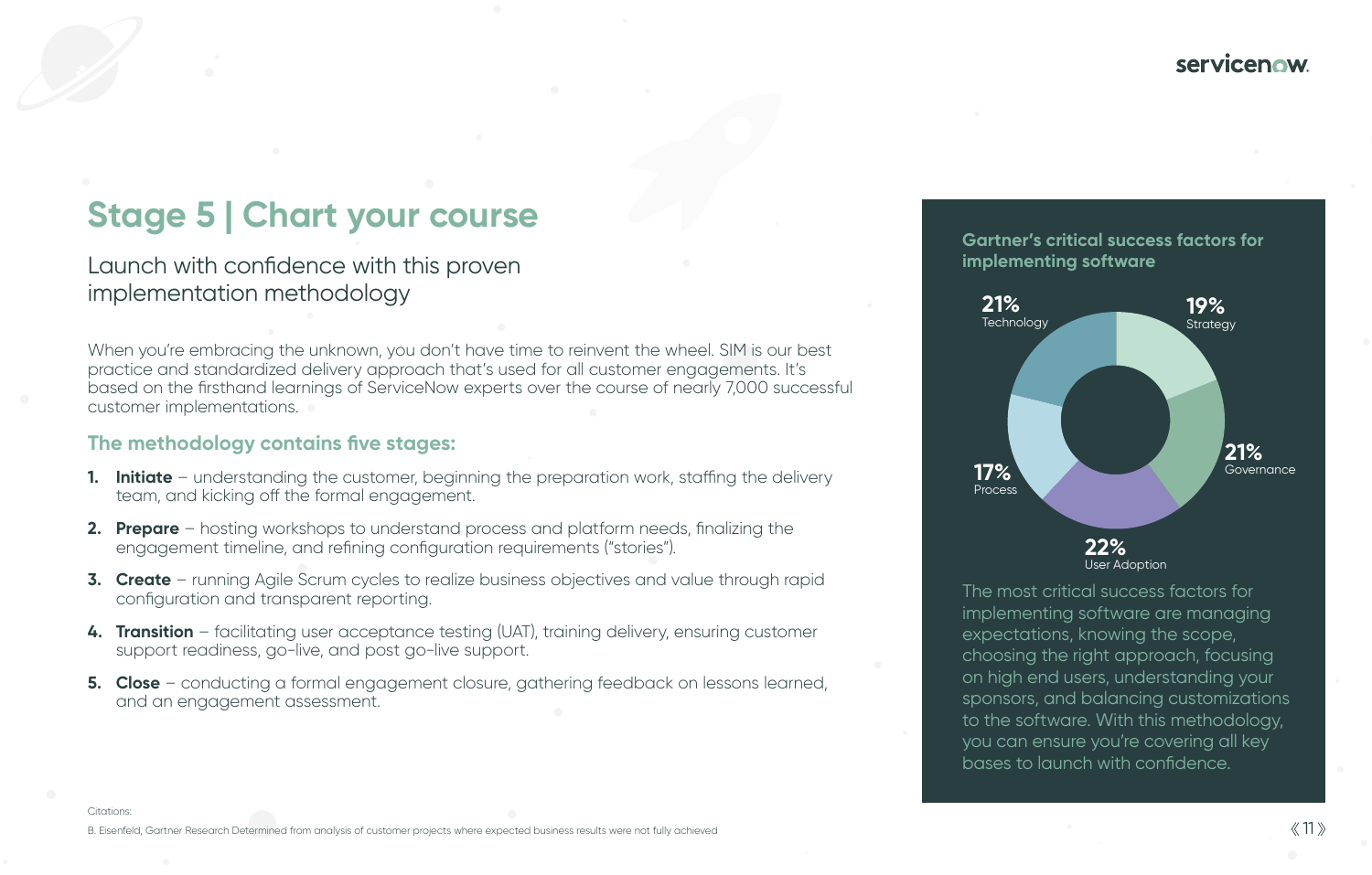# **Stage 6 | Make sure all systems are go**

Tap our powerful network for expert advice, insights, and troubleshooting

Blasting off into the unknown takes more than a first-class internal crew. You need to hat of experts to tap when you need strategic insights, help getting off the ground, and sup you continue to reach your next milestones.

### Here's the expert help you need to fuel your journey from broken to bour **IT services:**

Advisors - Subject matter experts, champions, strategists and partners to collaborate in planning areas, such as program, architecture, and product recommendations to future your platform, avoid technical debt, and bolster adoption.

**Navigators** – Enablement experts, success agents, project managers, and system architects effectively deploy the solution and realize value faster.

**Boosters** - Business managers, innovation champions, and process-minded collaborators on improving application performance and user experience, and enabling your organization fully realize value from its investment.

# **servicenow**

| ve a base<br>port to help |  |  |  |  |
|---------------------------|--|--|--|--|
| ndless                    |  |  |  |  |
| n key<br>-proof           |  |  |  |  |
| itects to                 |  |  |  |  |
| ors focusing<br>ation to  |  |  |  |  |
|                           |  |  |  |  |
|                           |  |  |  |  |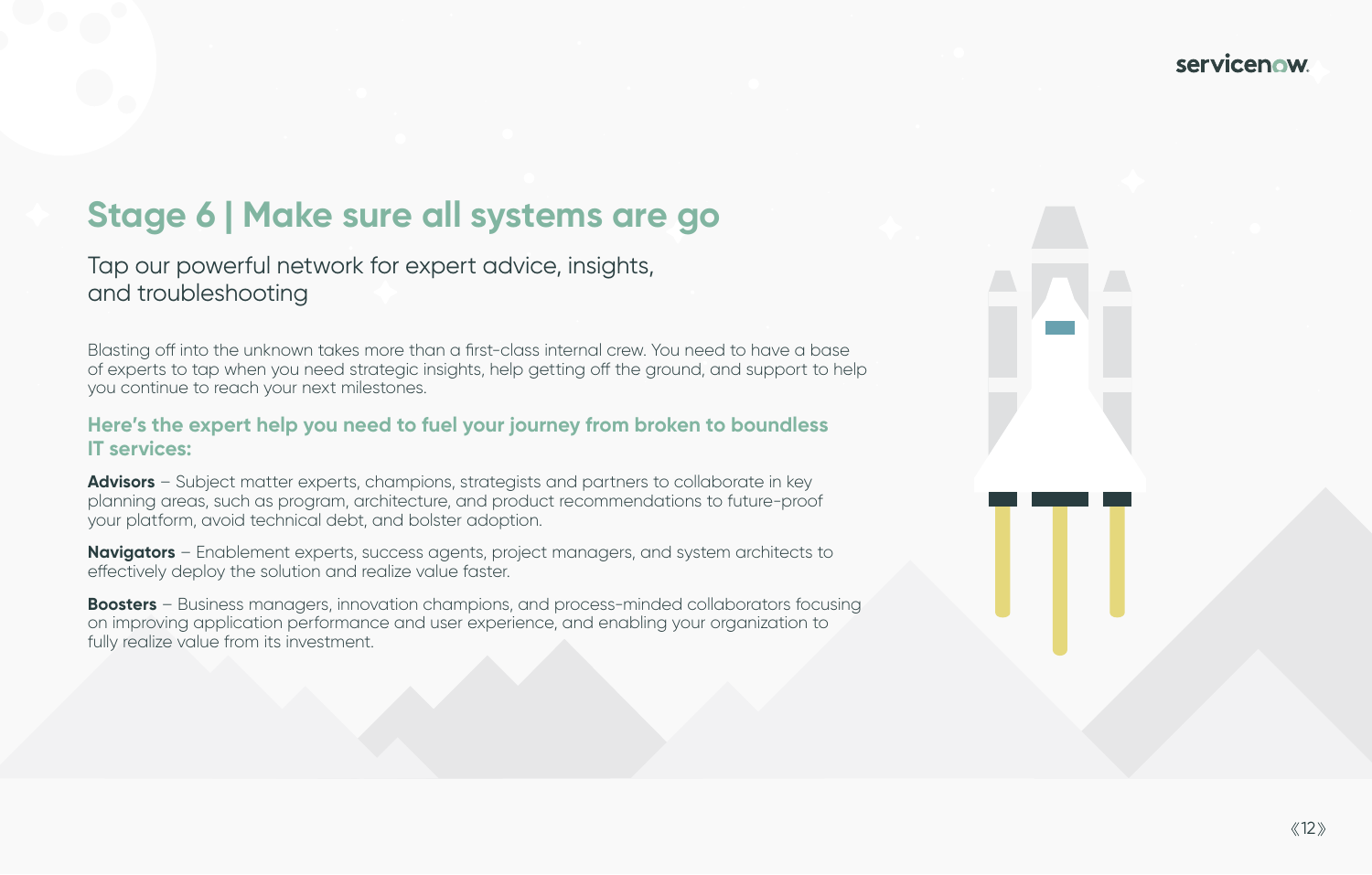**One large financial company—a 135K-seat global organization performed their first platform upgrade over a three-week period, reducing it to two weeks for the next upgrade, and hoping to get it down to one week going forward.**

### MISSION ACCOMPLISHED **Need Help? Look to the stars.**

### **Stage 6 | Make sure all systems are Go**

These partners and customers are supported by the ServiceNow Professional Services team, including a global network of more than 400 certified implementation specialists whose deep expertise has helped deliver over 6,000 successful projects in over 50 countries. It's one of the reasons why ServiceNow scores so highly for "ability to execute" in the Gartner Magic Quadrant for IT Service Management Tools.<sup>5</sup>

Our highly experienced ServiceNow partner ecosystem helps customers in more than 80 countries from region-based implementation partners through to global system integrators, service providers, and resellers.

#### **Services we offer:**

**• Expert Services:** Implement, optimize and upgrade with the experts for more value-faster.

**• Success and Support Services:** Take an orchestrated approach through your entire journey

**• Training and Certification:** Boost expertise and ROI with self-paced, virtual, or in-person training.

- 
- with trusted advisors.
- 
- 
- and resources.

**• Technical Support:** Get assistance and resolve issues fast with 24/7 access to info and pros.

**• Customer Success Center:** Accelerate your outcomes with self-service tools, content,

Citations: 5. https://www.servicenow.com/lpayr/gartner-mq-itsm.html

# **Servicenow**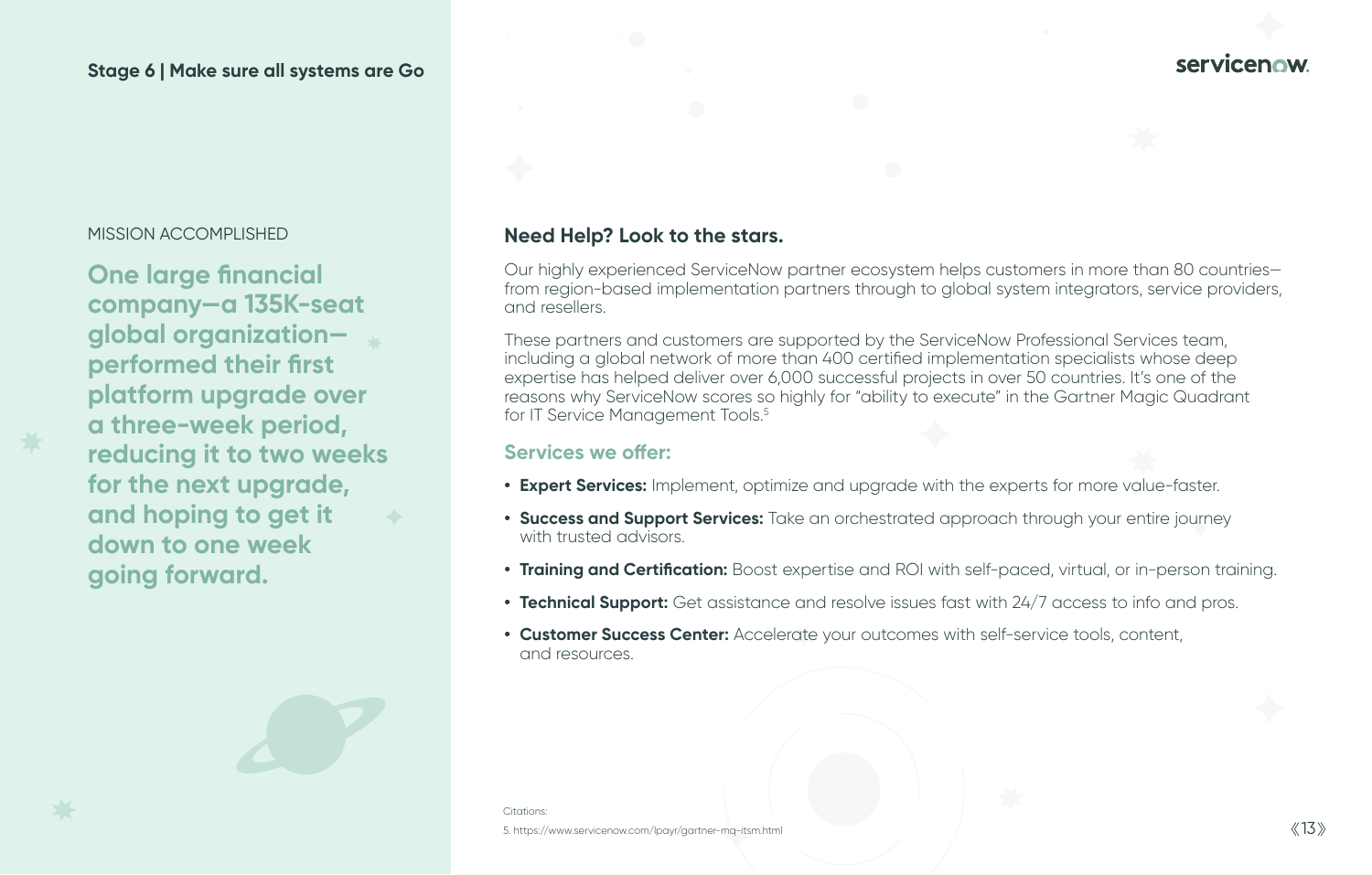**A large pharma company with a committed project team, rapid development from US and UK dev teams, and four ServiceNow partners launched cloud-based IT service management and operations globally, in over 10 languages, in just 17 weeks.**

# **Stage 7 | Stick to the right trajectory**

Adopt a phased approach for quick wins and continuous enhancements

The famous vanguards of space didn't reinvent how to blast off into space or redesign the rocket ship for their first mission. They relied on the structures, processes, and paths of their predecessors to guide their way.

Architecting your flight plan into the boundless doesn't have to be daunting, either. Just like Buzz Aldrin, you can soar into the limitless with the support of frameworks, processes, and flight plans from those that came before you. The Now Platform® is at the heart of every ServiceNow implementation (think of it as your rocket ship, ground crew, and mission control all in one). With it, you'll get a consolidated cloud service platform, complete with integrated applications and all platform innovations—such as embedded artificial intelligence (AI)—available for all processes.

### **Getting started**

Start with rolling out required best practice processes as close to out-of-the-box as possible for simplification and rapid results. They're standardized and simplified, delivering a better user experience, the ability to innovate, and smooth upgrades. Importantly, there's consolidated reporting from the service platform and its single record of truth. This leads to a better solution for your organization, as well as quicker deployment and time to value.

Every mission into the boundless has its own, unique goals and destination. While your basic flight plan aligns with the best practices that came before you, where you go and your specific mission is all about you. Your specific implementation will depend on your organization's goals, wants, and needs.

# **servicenow**

#### MISSION ACCOMPLISHED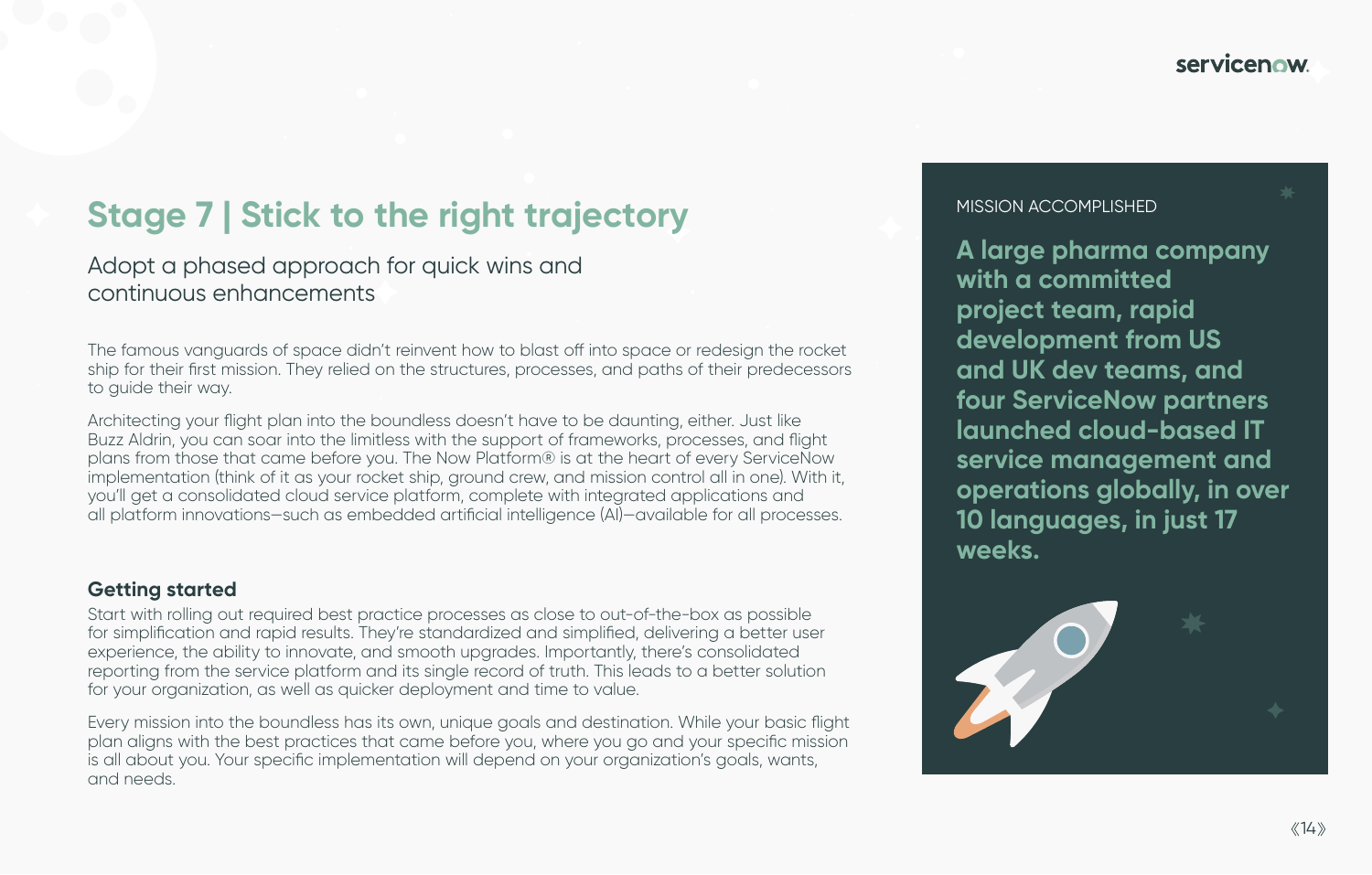### **Example phase 1:**

Here's where we lay the groundwork for embracing the unknown.

- Core (Foundation) data, Active Directory (LDAP) integration, single sign-on, and email gateway
- Incident Management
- Problem Management
- Change Management
- Release Management
- Configuration Management and configuration management database (CMDB) enriched with automated discovery
- Request and Service Catalog 1/2 basic virtual agent conversations for internal service providers
- Service Portal
- Relevant integrations
- Operations Management

## **Example phase 2:**

Now it's time for blast off. ServiceNow will help you get off the ground with:

- Mobile access to application capabilities for process users and the employees they serve
- Platform delivered machine learning across applications
- Knowledge Management
- Hardware and Software Asset Management
- Service Catalog including end user portal
- Reporting, analytics and predictiveintelligence enhanced dashboards
- Any additional integrations per scope

This phase results in going live in the boundless cloud with assurance that your data, people, processes, and technology are all aligned and accounted for to ensure a smooth ascent.

# servicenow

## **Here's what that might look like, based on a flight plan of the past:**

# **The ServiceNow operating model**

#### **Processes:**

Ensure efficient, effective, and fit-forpurpose processes are developed and executed properly within IT.

 $\curvearrowleft$ 

**Governance:**

Planning, funding, decision-making, and oversight over service and business technology-related

activities.

#### **Execution/Delivery:**

Create a positive, end-to-end customer experience through consistent planning, design, and delivery of projects.

#### **Measurement, Metrics, Reporting:**

The consistent determination, capture, and assessment of key metrics to measure progress over time.

 $\sqrt{2}$ 

#### **Service:**

All services support the needs of the business, delivering realized value by using current portfolio assets or discovering new technologies.

**Technology:**

Underlying technology and data platforms for scalable, efficient, highly available system capapbility and welldefined data structures.

 $\curvearrowleft$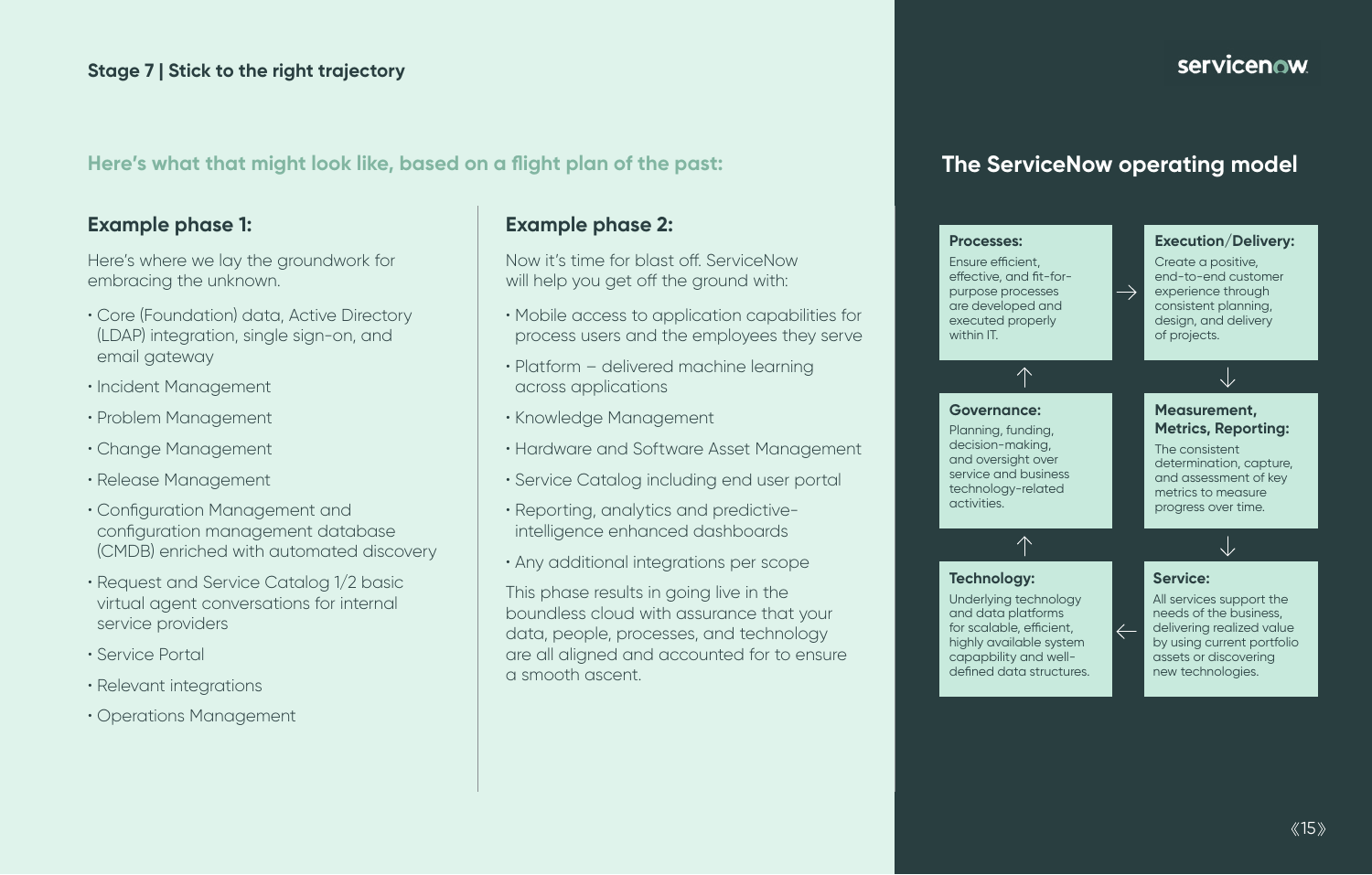# **You've reached orbital speed. What next?** Achieving your transformation to the boundless IT cloud is just



the beginning.

While completing the mission into the unknown is a feat in and of itself, the breakthroughs you will achieve as a result of that effort are the true game-changers for your organization. By making the leap from legacy on-premises IT to the boundless cloud, you're fueling your business for the missions to come by driving better decision making, creating better experiences for your customers, empowering your agents with connected information, case management best practices and automated fixes for common issues, powerful visibility into the entire IT service ecosystem and most importantly - the flexibility to adapt so you're ready for the next mission into the limitless.

We didn't stop going to space after the first moon walk—or the second.

Ready to get boundless?

## **[Learn More](https://www.servicenow.com/products/itsm.html)**

# servicenow.